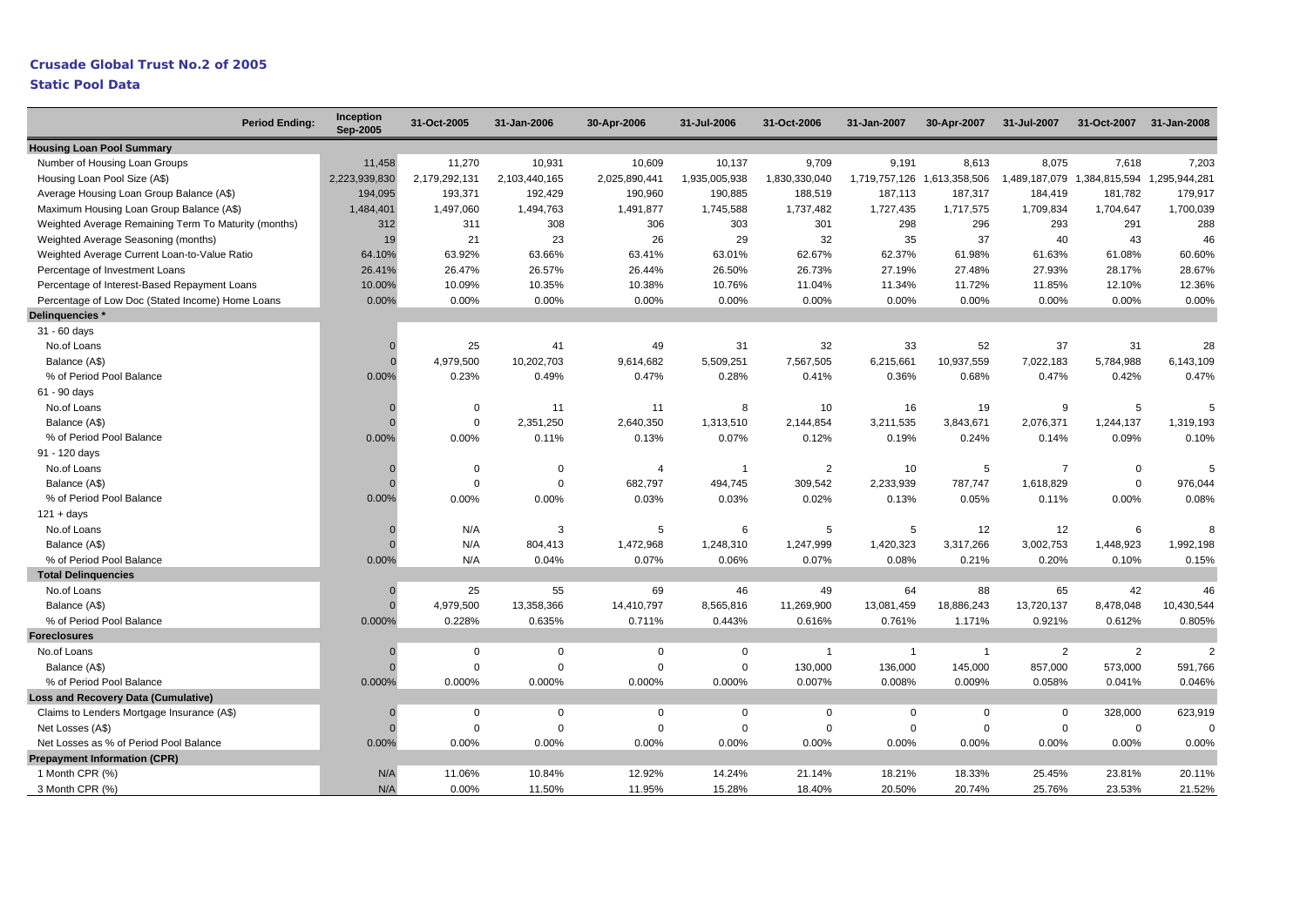## **Static Pool Data**

|                                                                      | <b>Period Ending:</b> | Inception<br>Sep-2005 | 31-Oct-2005 | 31-Jan-2006 | 30-Apr-2006 | 31-Jul-2006 | 31-Oct-2006 | 31-Jan-2007 | 30-Apr-2007 | 31-Jul-2007 | 31-Oct-2007 | 31-Jan-2008 |
|----------------------------------------------------------------------|-----------------------|-----------------------|-------------|-------------|-------------|-------------|-------------|-------------|-------------|-------------|-------------|-------------|
| Profile by Current Loan-To-Value Ratio (% of Period Pool<br>Balance) |                       |                       |             |             |             |             |             |             |             |             |             |             |
| 00.01% - 30.00%                                                      |                       | 5.55%                 | 5.62%       | 5.75%       | 5.84%       | 5.97%       | 6.22%       | 6.39%       | 6.62%       | 7.00%       | 7.15%       | 7.37%       |
| 30.01% - 35.00%                                                      |                       | 3.01%                 | 3.02%       | 3.08%       | 3.11%       | 3.21%       | 3.33%       | 3.53%       | 3.38%       | 3.29%       | 3.45%       | 3.73%       |
| 35.01% - 40.00%                                                      |                       | 3.71%                 | 3.80%       | 3.76%       | 3.87%       | 3.85%       | 4.06%       | 3.93%       | 4.35%       | 4.75%       | 4.93%       | 4.92%       |
| 40.01% - 45.00%                                                      |                       | 4.92%                 | 5.09%       | 5.24%       | 5.35%       | 5.67%       | 5.52%       | 5.73%       | 5.79%       | 5.73%       | 5.90%       | 5.80%       |
| 45.01% - 50.00%                                                      |                       | 6.11%                 | 5.97%       | 5.99%       | 6.00%       | 5.76%       | 5.83%       | 5.91%       | 5.91%       | 5.90%       | 6.02%       | 6.55%       |
| 50.01% - 55.00%                                                      |                       | 6.32%                 | 6.65%       | 6.87%       | 6.81%       | 7.24%       | 7.16%       | 7.34%       | 7.46%       | 7.58%       | 7.61%       | 7.55%       |
| 55.01% - 60.00%                                                      |                       | 7.84%                 | 7.77%       | 7.50%       | 7.66%       | 7.77%       | 7.64%       | 7.30%       | 7.44%       | 7.61%       | 7.80%       | 7.93%       |
| 60.01% - 65.00%                                                      |                       | 8.03%                 | 7.91%       | 7.84%       | 7.83%       | 8.10%       | 8.20%       | 8.42%       | 8.41%       | 8.32%       | 8.73%       | 8.61%       |
| 65.01% - 70.00%                                                      |                       | 9.00%                 | 9.02%       | 9.09%       | 9.31%       | 8.92%       | 9.11%       | 9.27%       | 9.33%       | 9.39%       | 9.58%       | 9.61%       |
| 70.01% - 75.00%                                                      |                       | 10.13%                | 10.20%      | 10.47%      | 10.54%      | 11.11%      | 11.41%      | 11.21%      | 11.25%      | 11.52%      | 11.59%      | 11.60%      |
| 75.01% - 80.00%                                                      |                       | 21.23%                | 20.60%      | 20.01%      | 19.28%      | 18.37%      | 17.47%      | 16.71%      | 16.01%      | 14.97%      | 13.80%      | 13.20%      |
| 80.01% - 85.00%                                                      |                       | 2.45%                 | 2.79%       | 2.95%       | 3.09%       | 3.03%       | 3.53%       | 3.86%       | 4.11%       | 4.64%       | 4.49%       | 4.40%       |
| 85.01% - 90.00%                                                      |                       | 6.48%                 | 6.34%       | 6.30%       | 6.38%       | 6.39%       | 6.36%       | 6.49%       | 6.27%       | 6.17%       | 6.15%       | 6.63%       |
| 90.01% - 95.00%                                                      |                       | 5.21%                 | 5.20%       | 5.13%       | 4.90%       | 4.58%       | 4.14%       | 3.84%       | 3.58%       | 3.08%       | 2.72%       | 1.99%       |
| 95.01% - 100.00%                                                     |                       | 0.00%                 | 0.01%       | 0.02%       | 0.01%       | 0.02%       | 0.02%       | 0.02%       | 0.05%       | 0.00%       | 0.01%       | 0.03%       |
| 100.00% +                                                            |                       | 0.00%                 | 0.00%       | 0.00%       | 0.01%       | 0.01%       | 0.01%       | 0.04%       | 0.05%       | 0.08%       | 0.08%       | 0.09%       |
| Profile by Loan Product (% of Period Pool Balance)                   |                       |                       |             |             |             |             |             |             |             |             |             |             |
| 1 Year Fixed                                                         |                       | 1.63%                 | 1.56%       | 1.36%       | 0.59%       | 0.13%       | 0.21%       | 0.22%       | 0.28%       | 0.19%       | 0.17%       | 0.15%       |
| 2 Year Fixed                                                         |                       | 1.04%                 | 1.01%       | 1.06%       | 1.12%       | 1.25%       | 1.38%       | 1.35%       | 1.11%       | 1.12%       | 1.20%       | 1.39%       |
| 3 Year Fixed                                                         |                       | 15.85%                | 16.09%      | 16.13%      | 16.35%      | 17.09%      | 18.17%      | 19.00%      | 19.64%      | 20.32%      | 20.83%      | 20.67%      |
| 4 Year Fixed                                                         |                       | 0.21%                 | 0.21%       | 0.21%       | 0.22%       | 0.20%       | 0.23%       | 0.31%       | 0.33%       | 0.34%       | 0.24%       | 0.32%       |
| 5 Year Fixed                                                         |                       | 5.28%                 | 5.39%       | 5.62%       | 5.77%       | 6.03%       | 6.35%       | 6.84%       | 7.21%       | 7.73%       | 8.20%       | 9.15%       |
| Basic Home Loans/STG Essential Home Loan/GAHL                        |                       | 21.93%                | 21.74%      | 21.68%      | 21.85%      | 21.61%      | 21.00%      | 20.36%      | 19.79%      | 19.53%      | 19.43%      | 19.04%      |
| <b>Standard Variable</b>                                             |                       | 7.66%                 | 7.54%       | 7.88%       | 8.56%       | 8.67%       | 8.32%       | 7.98%       | 7.86%       | 7.63%       | 7.30%       | 7.73%       |
| Other Variable                                                       |                       | 46.41%                | 46.45%      | 46.07%      | 45.54%      | 45.02%      | 44.34%      | 43.93%      | 43.78%      | 43.14%      | 42.64%      | 41.56%      |
| Profile by Loan Rate (% of Period Pool Balance)                      |                       |                       |             |             |             |             |             |             |             |             |             |             |
| 4.01% - 4.50%                                                        |                       | 0.00%                 | $0.00\%$    | 0.00%       | 0.00%       | 0.00%       | $0.00\%$    | $0.00\%$    | $0.00\%$    | $0.00\%$    | 0.00%       | 0.00%       |
| 4.51% - 5.00%                                                        |                       | 0.00%                 | 0.00%       | 0.00%       | 0.00%       | 0.00%       | 0.00%       | 0.00%       | 0.00%       | 0.00%       | 0.00%       | 0.00%       |
| $5.01\% - 5.50\%$                                                    |                       | 0.00%                 | 0.00%       | 0.00%       | 0.00%       | 0.00%       | 0.00%       | 0.00%       | 0.00%       | 0.00%       | 0.00%       | 0.00%       |
| 5.51% - 6.00%                                                        |                       | 0.94%                 | 0.90%       | 0.66%       | 0.27%       | 0.08%       | 0.07%       | 0.07%       | 0.07%       | 0.08%       | 0.08%       | 0.09%       |
| $6.01\% - 6.50\%$                                                    |                       | 11.75%                | 11.62%      | 10.95%      | 9.80%       | 8.72%       | 8.72%       | 9.03%       | 9.28%       | 9.68%       | 9.82%       | 8.90%       |
| $6.51\% - 7.00\%$                                                    |                       | 73.40%                | 73.87%      | 74.63%      | 75.62%      | 67.70%      | 15.87%      | 15.97%      | 15.80%      | 15.89%      | 15.88%      | 16.21%      |
| 7.01% - 7.50%                                                        |                       | 13.88%                | 13.60%      | 13.75%      | 14.30%      | 14.83%      | 62.06%      | 53.76%      | 54.07%      | 54.11%      | 4.48%       | 4.19%       |
| 7.51% - 8.00%                                                        |                       | 0.02%                 | 0.01%       | 0.01%       | 0.01%       | 8.66%       | 13.28%      | 13.18%      | 12.90%      | 12.58%      | 57.92%      | 2.48%       |
| $8.01\% - 8.50\%$                                                    |                       | 0.00%                 | 0.00%       | 0.00%       | 0.00%       | 0.01%       | 0.01%       | 7.98%       | 7.86%       | 7.65%       | 11.79%      | 55.99%      |
| 8.51% - 9.00%                                                        |                       | 0.00%                 | 0.00%       | 0.00%       | 0.00%       | 0.00%       | 0.00%       | 0.01%       | 0.01%       | 0.01%       | 0.01%       | 12.12%      |
| $9.01\% - 9.50\%$                                                    |                       | 0.00%                 | 0.00%       | 0.00%       | 0.00%       | 0.00%       | 0.00%       | 0.00%       | 0.00%       | 0.00%       | 0.00%       | 0.02%       |
| 9.51% - 10.00%                                                       |                       | 0.00%                 | 0.00%       | 0.00%       | 0.00%       | 0.00%       | 0.00%       | 0.00%       | 0.00%       | 0.00%       | 0.00%       | 0.00%       |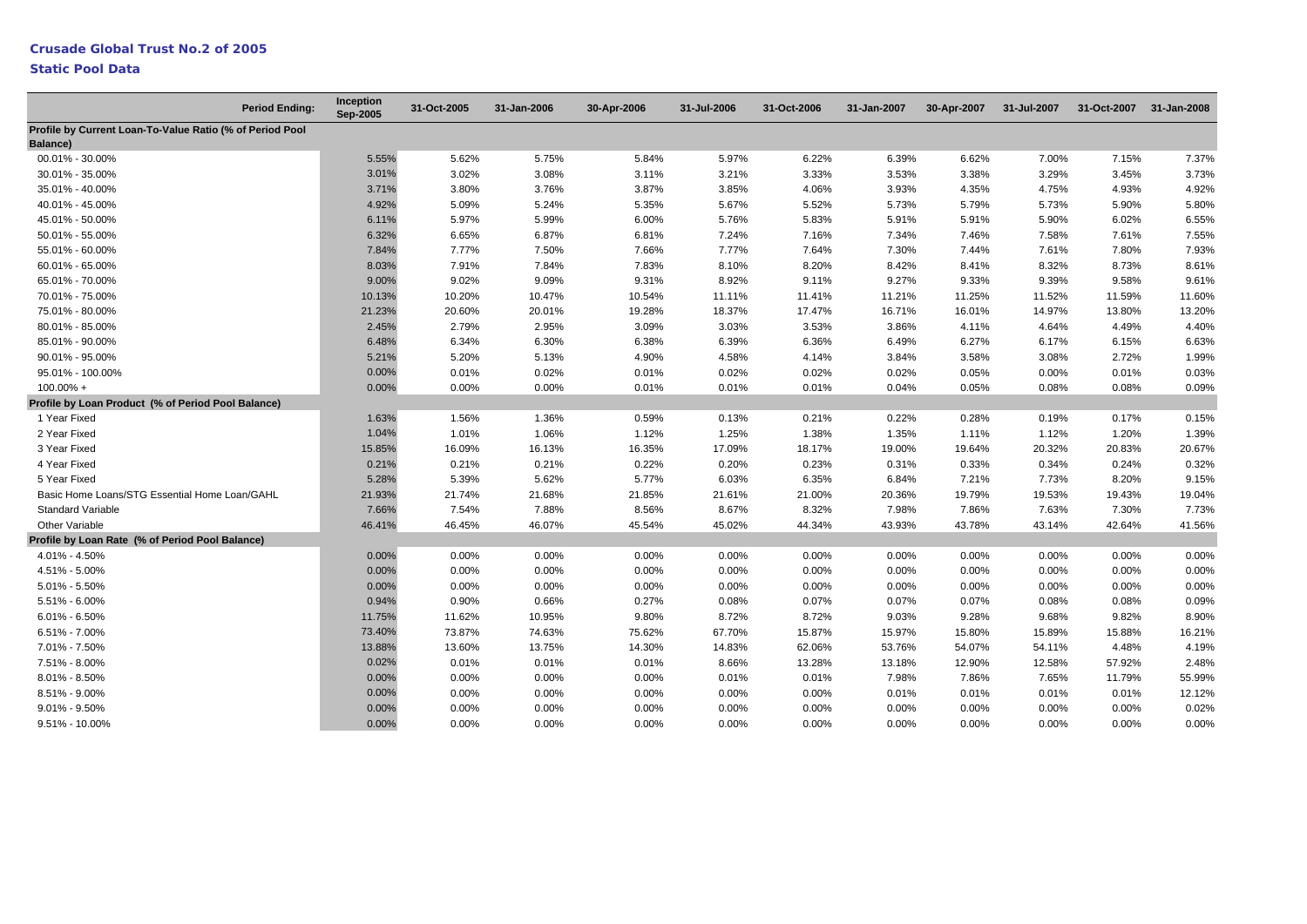### **Static Pool Data**

|                                                                         | <b>Period Ending:</b> | Inception<br>Sep-2005 | 31-Oct-2005 | 31-Jan-2006 | 30-Apr-2006 | 31-Jul-2006 | 31-Oct-2006 | 31-Jan-2007 | 30-Apr-2007 | 31-Jul-2007 | 31-Oct-2007 | 31-Jan-2008 |
|-------------------------------------------------------------------------|-----------------------|-----------------------|-------------|-------------|-------------|-------------|-------------|-------------|-------------|-------------|-------------|-------------|
| Profile by Geographic Distribution (% of Period Pool<br><b>Balance)</b> |                       |                       |             |             |             |             |             |             |             |             |             |             |
| <b>Australian Capital Territory</b>                                     |                       | 3.64%                 | 3.65%       | 3.63%       | 3.64%       | 3.67%       | 3.68%       | 3.67%       | 3.65%       | 3.58%       | 3.53%       | 3.42%       |
| New South Wales                                                         |                       | 53.88%                | 53.80%      | 53.98%      | 53.96%      | 54.09%      | 54.31%      | 54.48%      | 55.24%      | 55.63%      | 55.98%      | 56.57%      |
| Victoria                                                                |                       | 16.93%                | 17.01%      | 16.97%      | 16.98%      | 16.98%      | 16.85%      | 16.99%      | 16.84%      | 16.77%      | 16.68%      | 16.43%      |
| Queensland                                                              |                       | 8.78%                 | 8.80%       | 8.79%       | 8.76%       | 8.69%       | 8.64%       | 8.58%       | 8.49%       | 8.40%       | 8.37%       | 8.20%       |
| South Australia                                                         |                       | 8.04%                 | 8.04%       | 8.01%       | 8.09%       | 8.11%       | 8.13%       | 8.12%       | 8.10%       | 8.21%       | 8.17%       | 8.28%       |
| Western Australia                                                       |                       | 7.14%                 | 7.14%       | 7.02%       | 6.95%       | 6.80%       | 6.72%       | 6.43%       | 6.40%       | 6.13%       | 6.06%       | 5.94%       |
| Northern Territory                                                      |                       | 1.34%                 | 1.34%       | 1.37%       | 1.39%       | 1.43%       | 1.45%       | 1.49%       | 1.09%       | 1.10%       | 1.04%       | 1.00%       |
| Tasmania                                                                |                       | 0.25%                 | 0.23%       | 0.23%       | 0.23%       | 0.23%       | 0.23%       | 0.24%       | 0.18%       | 0.18%       | 0.17%       | 0.17%       |

\* Banding of loans of 121+ days delinquency commenced from

January 2006. Pre-January 2006, break-up of delinquent loans

between 91-120 days and 121+ days is not available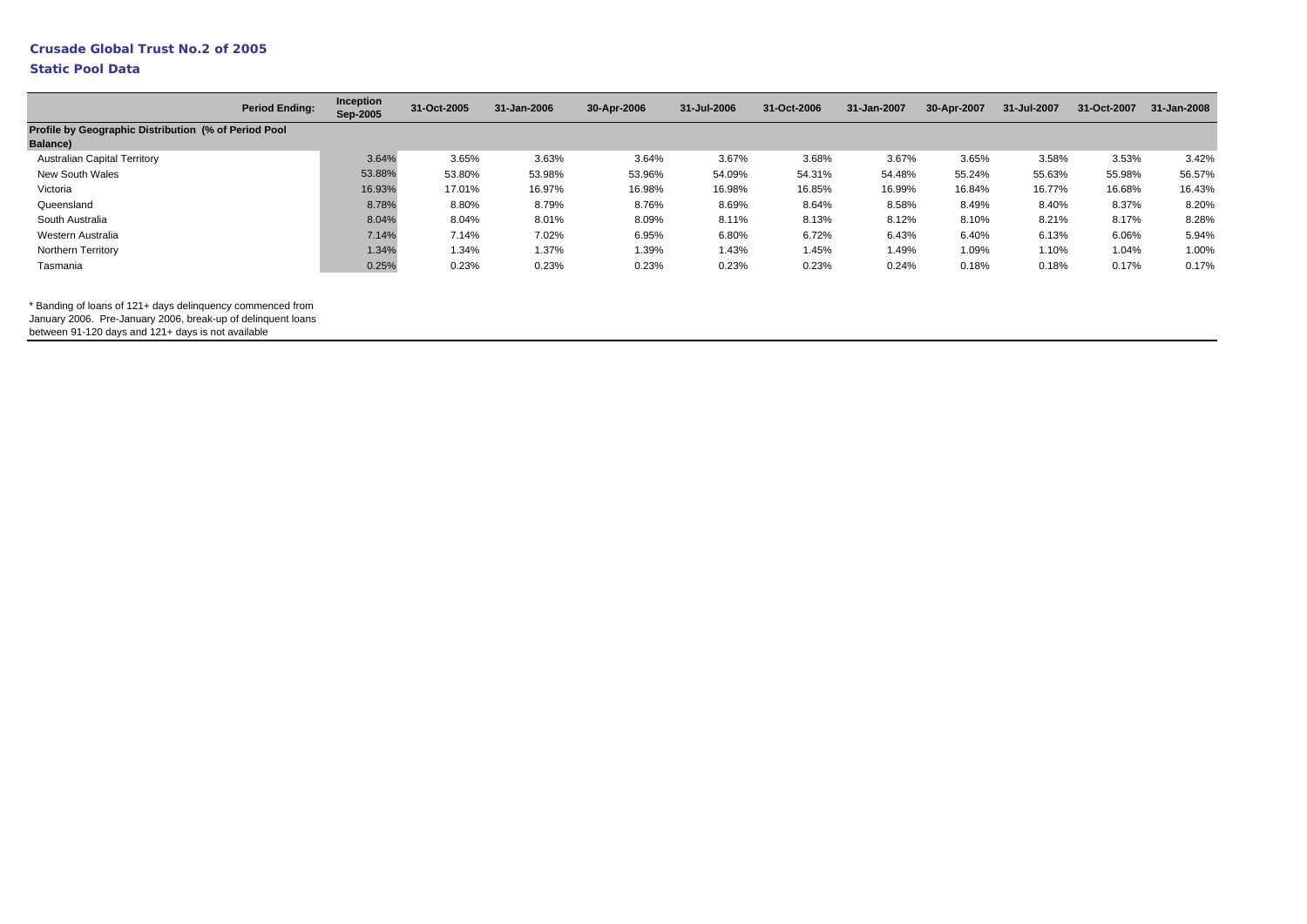## **Static Pool Data**

**Period Ending: 30-Apr-2008**

| <b>Housing Loan Pool Summary</b>                     |               |
|------------------------------------------------------|---------------|
| Number of Housing Loan Groups                        | 6,724         |
| Housing Loan Pool Size (A\$)                         | 1,194,273,316 |
| Average Housing Loan Group Balance (A\$)             | 177,614       |
| Maximum Housing Loan Group Balance (A\$)             | 1,718,858     |
| Weighted Average Remaining Term To Maturity (months) | 285           |
| Weighted Average Seasoning (months)                  | 49            |
| Weighted Average Current Loan-to-Value Ratio         | 60.03%        |
| Percentage of Investment Loans                       | 29.08%        |
| Percentage of Interest-Based Repayment Loans         | 12.48%        |
| Percentage of Low Doc (Stated Income) Home Loans     | 0.00%         |
| Delinquencies *                                      |               |
| 31 - 60 days                                         |               |
| No.of Loans                                          | 28            |
| Balance (A\$)                                        | 8,073,575     |
| % of Period Pool Balance                             | 0.68%         |
| 61 - 90 days                                         |               |
| No.of Loans                                          | 12            |
| Balance (A\$)                                        | 2,813,189     |
| % of Period Pool Balance                             | 0.24%         |
| 91 - 120 days                                        |               |
| No.of Loans                                          | 9             |
| Balance (A\$)                                        | 1,655,290     |
| % of Period Pool Balance                             | 0.14%         |
| $121 + days$                                         |               |
| No.of Loans                                          | 5             |
| Balance (A\$)                                        | 1,565,790     |
| % of Period Pool Balance                             | 0.13%         |
| <b>Total Delinquencies</b>                           |               |
| No.of Loans                                          | 54            |
| Balance (A\$)                                        | 14,107,843    |
| % of Period Pool Balance                             | 1.181%        |
| <b>Foreclosures</b>                                  |               |
| No.of Loans                                          | 3             |
| Balance (A\$)                                        | 738,587       |
| % of Period Pool Balance                             | 0.062%        |
| <b>Loss and Recovery Data (Cumulative)</b>           |               |
| Claims to Lenders Mortgage Insurance (A\$)           | 623,919       |
| Net Losses (A\$)                                     | $\Omega$      |
| Net Losses as % of Period Pool Balance               | 0.00%         |
| <b>Prepayment Information (CPR)</b>                  |               |
| 1 Month CPR (%)                                      | 27.24%        |
| 3 Month CPR (%)                                      | 26.27%        |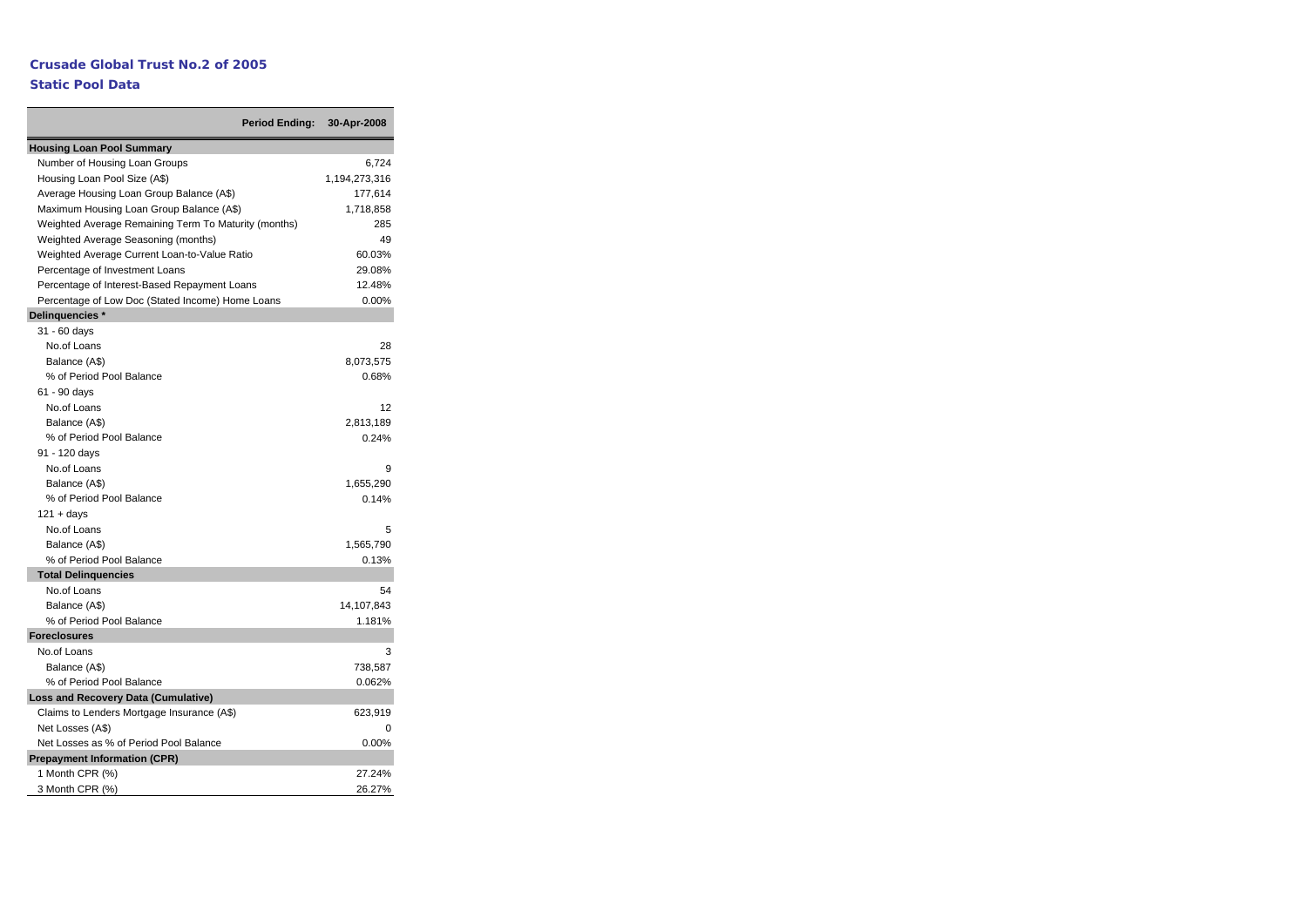## **Static Pool Data**

9.51% - 10.00%

|                                                                      | Period Ending: 30-Apr-2008 |          |
|----------------------------------------------------------------------|----------------------------|----------|
| Profile by Current Loan-To-Value Ratio (% of Period Pool<br>Balance) |                            |          |
| 00.01% - 30.00%                                                      |                            | 7.85%    |
| 30.01% - 35.00%                                                      |                            | 3.90%    |
| 35.01% - 40.00%                                                      |                            | 5.04%    |
| 40.01% - 45.00%                                                      |                            | 5.89%    |
| 45.01% - 50.00%                                                      |                            | 6.85%    |
| 50.01% - 55.00%                                                      |                            | 7.43%    |
| 55.01% - 60.00%                                                      |                            | 7.91%    |
| 60.01% - 65.00%                                                      |                            | 9.12%    |
| 65.01% - 70.00%                                                      |                            | 9.65%    |
| 70.01% - 75.00%                                                      |                            | 11.63%   |
| 75.01% - 80.00%                                                      |                            | 11.72%   |
| 80.01% - 85.00%                                                      |                            | 4.90%    |
| 85.01% - 90.00%                                                      |                            | 6.17%    |
| 90.01% - 95.00%                                                      |                            | 1.84%    |
| 95.01% - 100.00%                                                     |                            | 0.04%    |
| $100.00\% +$                                                         |                            | 0.06%    |
| Profile by Loan Product (% of Period Pool Balance)                   |                            |          |
| 1 Year Fixed                                                         |                            | 0.52%    |
| 2 Year Fixed                                                         |                            | 2.21%    |
| 3 Year Fixed                                                         |                            | 11.72%   |
| 4 Year Fixed                                                         |                            | 0.57%    |
| 5 Year Fixed                                                         |                            | 10.42%   |
| Basic Home Loans/STG Essential Home Loan/GAHL                        |                            | 19.25%   |
| <b>Standard Variable</b>                                             |                            | 12.87%   |
| Other Variable                                                       |                            | 42.44%   |
| Profile by Loan Rate (% of Period Pool Balance)                      |                            |          |
| 4.01% - 4.50%                                                        |                            | $0.00\%$ |
| 4.51% - 5.00%                                                        |                            | 0.00%    |
| 5.01% - 5.50%                                                        |                            | 0.00%    |
| 5.51% - 6.00%                                                        |                            | 0.09%    |
| $6.01\% - 6.50\%$                                                    |                            | 2.34%    |
| 6.51% - 7.00%                                                        |                            | 12.17%   |
| 7.01% - 7.50%                                                        |                            | 4.45%    |
| 7.51% - 8.00%                                                        |                            | 1.55%    |
| $8.01\% - 8.50\%$                                                    |                            | 3.00%    |
| 8.51% - 9.00%                                                        |                            | 57.31%   |
| $9.01\% - 9.50\%$                                                    |                            | 19.08%   |
| 9.51% - 10.00%                                                       |                            | $0.00\%$ |